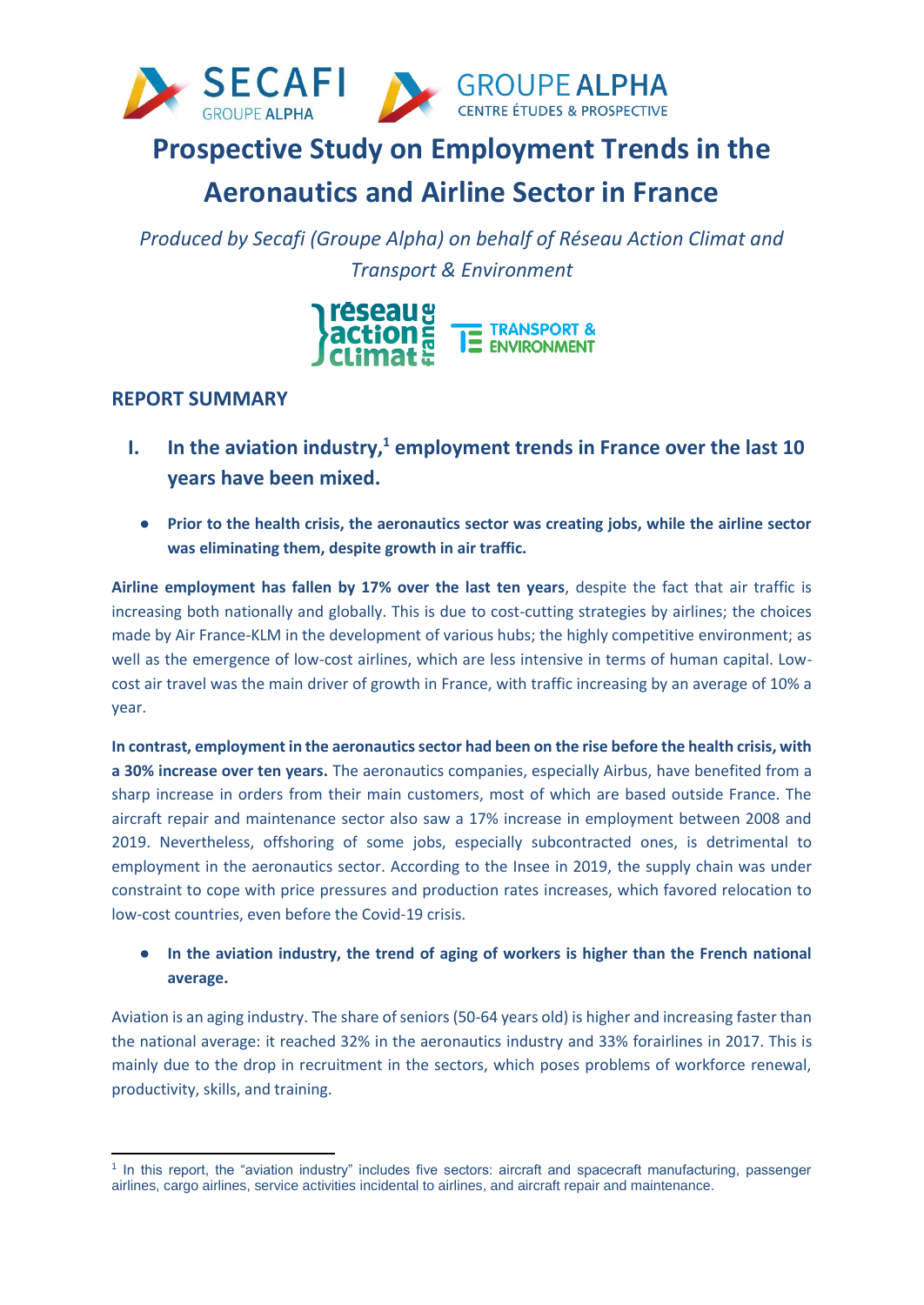





● For 10 years, recruitment rates have been very low within airlines, especially at Air France. The number of employees has decreased and the age pyramid was distorted in favor of employees over 40 and to the detriment of the younger employees. While in 2007, employees under 40 represented 48% of the workforce, they only represent 28% in 2017, i.e. a collapse of more than 20 points in 10 years.**Skilled and technical jobs, but with significant disparities between the various aviation sectors** 

**In the aircraft and spacecraft manufacturing sector, the salaried employees are much more highly qualified and skilled**: 30% are managers and engineers, 16% are skilled technicians, and 13% are skilled workers. **The increase in the share of engineers and managers in employment (+5 points over 10 years) has come at the expense of certain intermediate jobs** (administrative technicians and support services) **and certain skilled jobs** and unskilled jobs.

**In airlines, the level of qualifications is lower** and has been decreasing over the last 10 years (only 13.7% have a 5-year university degree, a drop of 7 points in 10 years; 44% of employees hold a diploma lower than or equal to the *baccalaureate* high school diploma). This can be explained by the drop in recruitment by airlines, particularly Air France, but also by a strategy of raising in-house qualifications based on maintaining professional structure and on internal mobility.

# **II. The impact of the health crisis on employment is strong and confirms long-term trends.**

● **Considerable job losses despite State aid**

**Between January 2020 and March 2021, the two key sectors of the aviation industry announced net job losses: around 6.5% of jobs in aircraft manufacturing and around 13.6% of jobs in the passenger airline sector**. Air France KLM announced the loss of approximately 7,500 jobs. Yet, the company has received 10 billion euros in financial support, including 7 billion euros in direct loans or loans guaranteed by the French State, which is a shareholder. The management of Airbus announced the loss of 4,248 jobs, despite an aeronautics recovery plan with a budget of 1.5 billion euros over three years.

**In both sectors, the immediate employment adjustment was achieved mainly by reduction in recruitment (6700 recrutements in 2020 in the aeronautics industry, a reduction of 65% compared with 2019 according to the GIFAS, the French aeronautics trade body) and by non-renewal of shortterm contracts (fixed-term and temporary contracts).** Permanent employement in the aeronautics sector held up better than in the rest of the industry during 2020, reaching a similar level in October 2020: -1..4% compared to October 2019. Temporary employment however decreased substantially: a reduction of 49% compared to the same period the year before, whereas it was only a 10% reduction for the industry.

In a second phase, job cuts were implemented, in most cases combining voluntary and forced departures. At Airbus, 70% of applications for voluntary departures were made by employees engaged in a process of assisted retirement or early retirement. The choices guiding Airbus' job cut policy were rather guided by age or the professional project of the employees rather than by the targeting of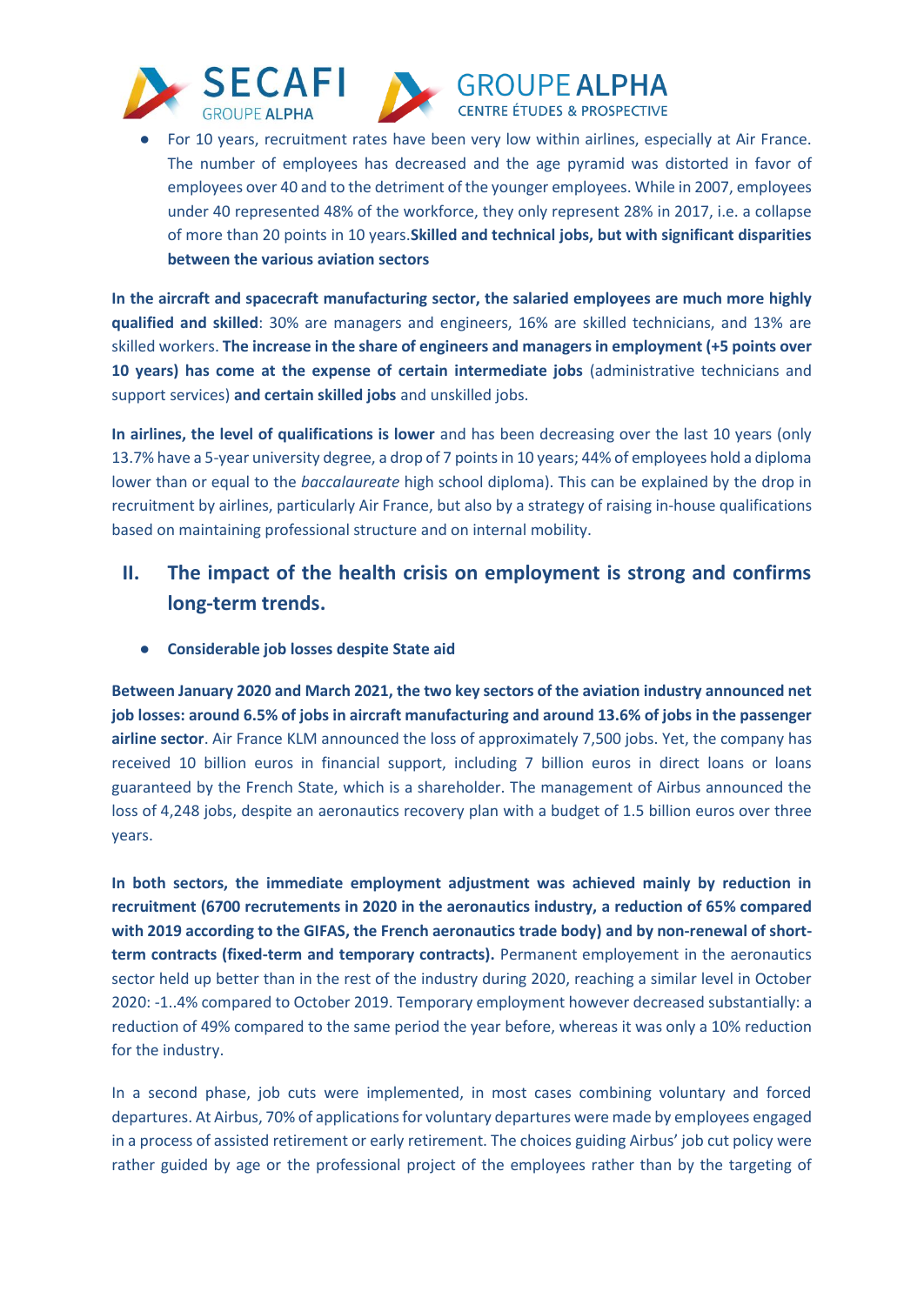





certain specific professions. Given the time frame for the implementation of these plans, the effects on employment will be most visible from the second half of 2021.

#### **Strong geographical concentration of job losses, confirming regional dependency**

The Île-de-France Region accounts for 44.4% of employment in the industry and specializes in passenger transport. It is followed by the Occitanie Region, which accounts for 20.8% of employment and specializes in aeronautics. These two regions accounted for 70% of the job losses due to the health crisis.

#### ● **The jobs considered "threatened" are now even more so.**

In the airline sector, if we look at the types of jobs that have been eliminated and placed on the government's long-term part-time activity scheme (*activité partielle de longue durée* - APLD) during the crisis, we see that they were already targeted by job elimination plans before the crisis. These are mainly **ground personnel jobs,** in particular intermediate professions, support positions, ground and ramp personnel, etc. Thus, the jobs threatened in the airline sector before the crisis are still threatened today.

In the aeronautics industry, **production staff jobs, whose share of employment had fallen before the crisis, were particularly targeted by the APLD agreements** during the health crisis. The crisis could also accentuate a trend that was already visible before the crisis, **namely the offshoring of companies to low-cost countries**.

### **III. Post-crisis employment trends are subject to great uncertainty.**

 **Three structural changes unfavorable to employment in the airline sector: decline in business travel, advantage for low-cost carriers, increase in single-aisle aircraft**

**The share of leisure travel is expected to increase at the expense of business travel**, but more due to a decline in the latter than to growth in the former. For airlines, this trend will have negative consequences in the short term, but these could be offset in the longer term by increased leisure travel.

**The crisis is likely to give low-cost airlines an even greater advantage**: they are more profitable, are positioned exclusively on flights within Europe, and are primarily targeted at leisure customers. They are intensifying their competitive practices.

At the same time, **the rise of single-aisle aircraft** will create proportionally fewer jobs because they require fewer in-flight staff.

Given the financial situation of the airlines, consolidation of the sector is likely to be limited in Europe. The APLD scheme might help maintain staffing levels until business picks up again, but if economic pressure on Air France remains strong, there is a risk of further job cuts or the transfer of activities to Transavia, a subsidiary of Air France-KLM.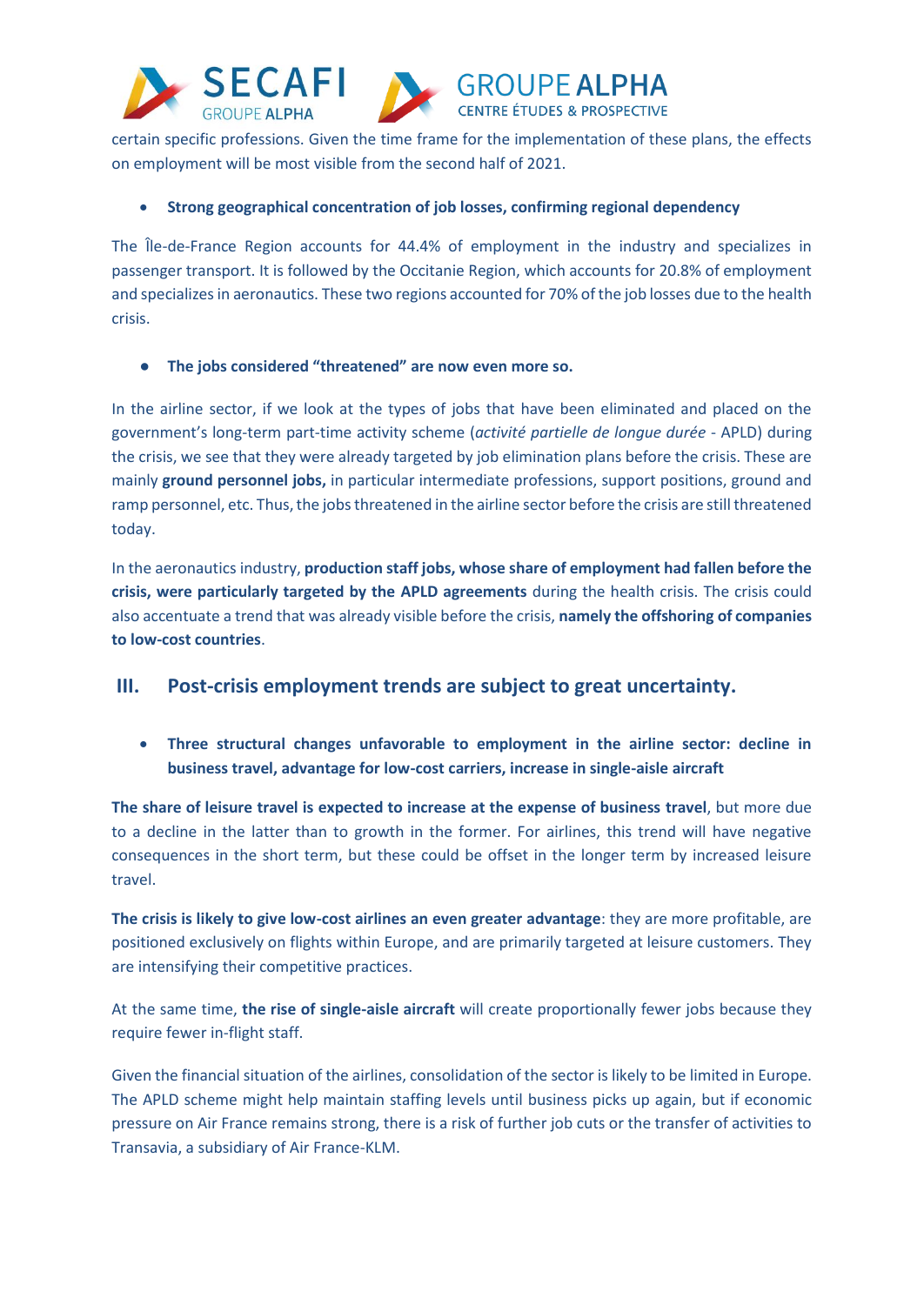





 **A sharp slowdown in fleet renewal, but Airbus is maintaining its competitive edge and new aircraft projects.**

The deteriorating financial health of airlines is bringing a halt to fleet renewal. This has resulted in **a slowdown in aircraft orders for manufacturers**. **Leasing companies are also reducing their orders**. In addition, the financial difficulties of the companies will lead some of them to sell all or part of their fleets, which will lead to a swelling of the used aircraft market.

The battle between Airbus and Boeing will be fought in the short- and medium-haul segment, rather than in the long-haul segment, where estimates remain more pessimistic. The dominance of this segment should give Airbus a decisive commercial advantage over Boeing.

**The effects of R&D programs: need for engineers and reorganization of the value chain**

Use of hydrogen aircraft had been scheduled for 2050. In announcing that these will enter into service by 2035, the manufacturers have moved up the realization of this project by fifteen years. This represents a considerable technological challenge within a tight time frame. **In the short term, implementation of these projects will have initial effects on employment.** In any event, hydrogen aircraft will rapidly generate additional employment over the years required for design. **Their design will require many more engineering jobs** than for a conventional program, as well as evolution of skills and know-how in the production professions. In the immediate future, companies will be looking for engineers who are immediately operational and who master today's technologies. There is a real risk of a skills shortage, particularly in digital technology, because there are not enough trained engineers.

**Production jobs will depend on success in the design of the new aircraft.** They will require a change in skills and know-how, due in particular to the increasing use of composite materials and more complicated operations on new aircraft than on conventional aircraft.

**Moreover, the implementation of these innovative projects will have consequences on the supply chain.** These innovations require greater control over the integration and interfaces between the engine, fuel tanks, support structure, and all the other subsystems. In view of these new innovations, Airbus is reviewing the way in which it develops airframes and plans to consolidate such activities into two companies (one in France and one in Germany). **The effects on employment for Airbus could be negative in the short term as a result of the pooling of resources made possible by this improved integration.** 

### **In the long term, a slowdown in activity is inevitable in order to meet decarbonization targets.**

An extremely favorable technological innovation scenario would be one in which the most effective innovations would focus on the most  $CO<sub>2</sub>$ -emitting segments under very optimistic assumptions. This is the essence of the Shift Project's "Maverick" scenario. But this scenario seems hardly plausible given that only Airbus is investing in hydrogen (Boeing did not make that choice), that the capacity of the hydrogen aircraft models on which Airbus is working do not seem sufficient to cover long-haul flights,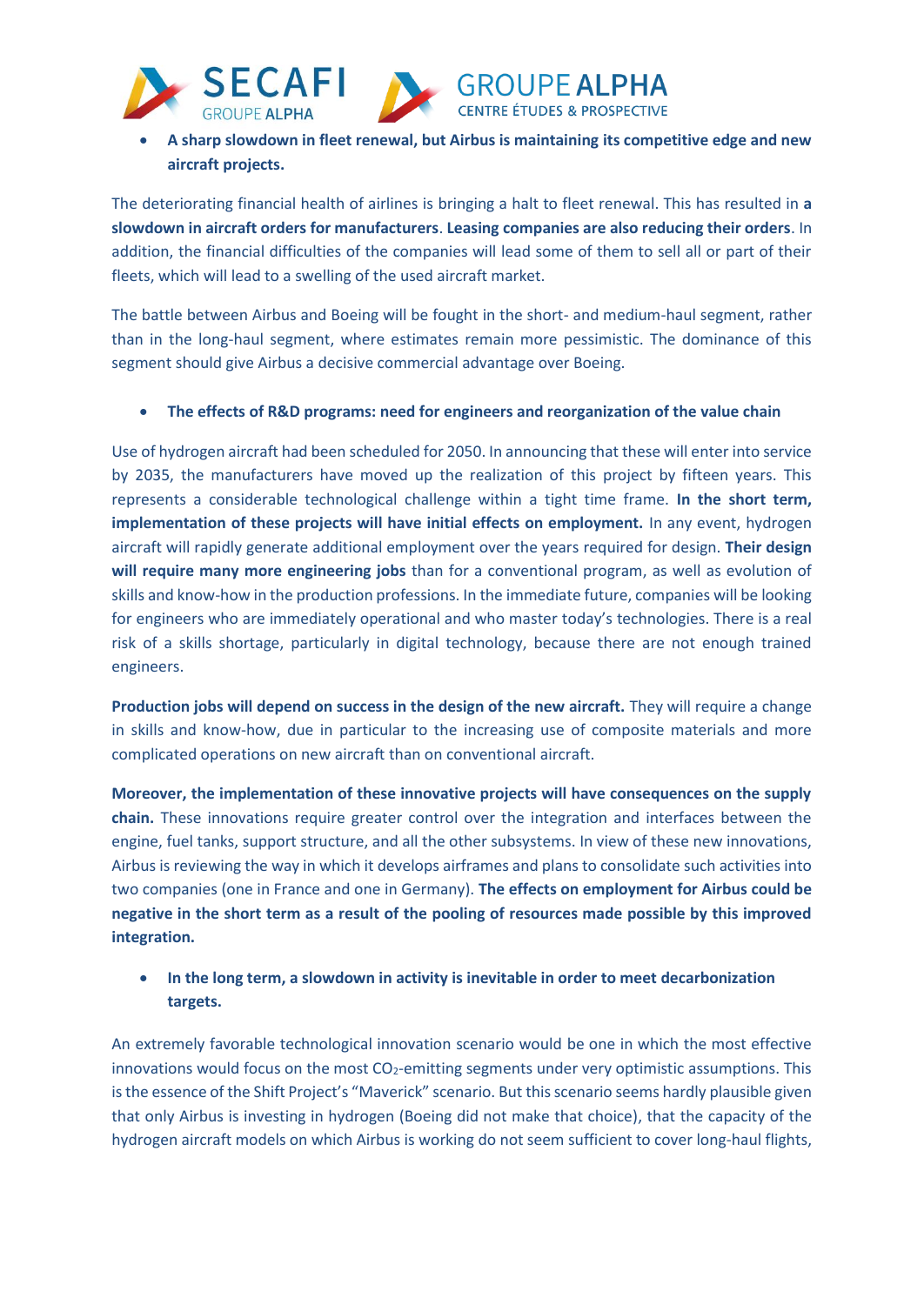



**GROUPE ALPHA CENTRE ÉTUDES & PROSPECTIVE** 

and that some companies may not be ready to opt for hydrogen aircraft, as it would not meet their customers' expectations.

The results show that, even under the most optimistic scenario, decarbonization through technology alone would not be able to reconcile the continuation of the pre-Covid traffic growth rate with the sector's commitment to reduce CO<sub>2</sub> emissions by 50% by 2050.

**There would then be two possibilities. The first would be that the sector does not meet its commitments, insofar as they are not legally binding. The second option would be to reduce air traffic. The later and more abrupt that reduction is, the more the effects on employment will be swift and difficult to manage socially.** 

- **IV. There is significant potential for reconversion in the aeronautics and airline sectors.**
	- **Plan professional transitions in those sectors by identifying the "threatened" jobs.**

Analysis of possible future reconversion requires prior identification of the jobs under threat, in the short and long terms.

**In the aeronautics sector**, in the period between 2007 and 2017, two positions can be seen to have undergone decline in employment, both in absolute terms and as a proportion of total aviation employment: **administrative positions and blue-collar workers in production**. Analysis of the APLD scheme agreements confirms this hypothesis. In the event of a further slowdown in activity or technological change, it will be these professions that will be affected by job cuts first. Thus, despite the current difficulties in recruiting some blue-collar positions, now is the time to ask whether we should provide for professional transitions for these types of jobs.

**In the airline sector**, an analysis of job distribution over 10 years shows that three job families have declined: **intermediate professions (sales and administrative), salaried employees, and blue-collar workers**, due to airlines' cost-cutting policies. These jobs have been particularly shaken up by the health crisis, but their adjustment is not yet over. Nevertheless, **these types of jobs could be more easily transferable to other sectors because of their cross-cutting skills**.

The literature-based analysis of the part-time activity and job cuts agreements during the health crisis suggests that **the profession of pilot (cockpit crew) was not threatened prior to the health crisis, but that today its future seems to be blocked, if not truly threatened**. **Flight attendant (cabin crew)** positions were reduced during the crisis; however, with the prospect of a return to pre-crisis traffic in 2024, these jobs do not appear to be significantly threatened. **A decrease in jobs could nevertheless occur due to possible substitution phenomena induced by the growth of low-cost airlines, which are less labor-intensive.** 

#### ● **Opportunities for job change in-house, especially in the aeronautics industry**

To prepare for reconversion of professions in decline, the aeronautics sector is putting priority on inhouse reclassification. **Investment in R&D and technological breakthroughs are thereby increasing**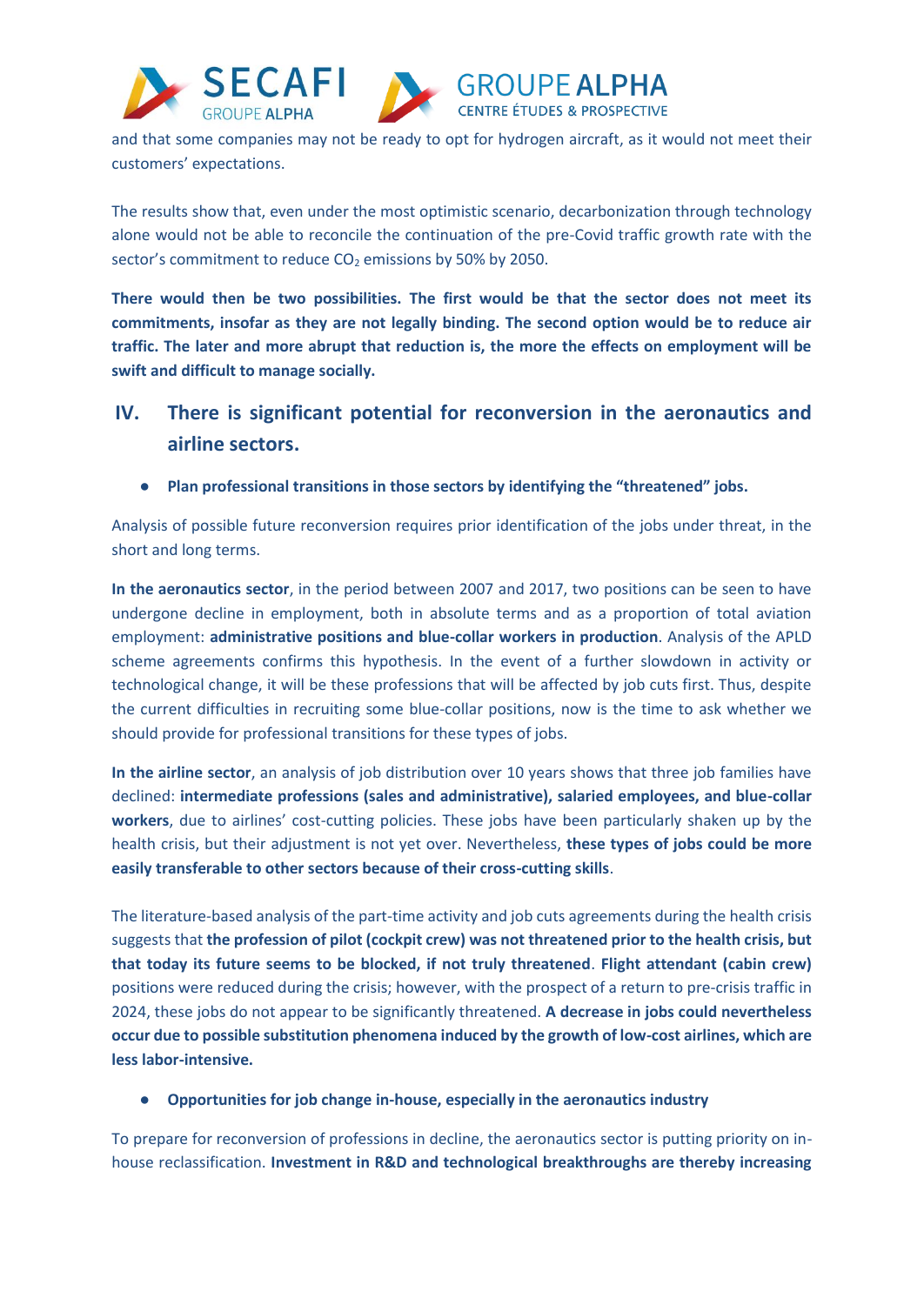





**the need for engineering jobs**, which are characterized more by artificial intelligence, data, cybersecurity, composite materials, and the environmental dimension. Salaried employees in the sector could enjoy advancement to specialist technician or engineer positions, which are essential for creating the aircraft of the future. Airbus, for example, has far-reaching goals in this area: the rate of in-house mobility, which was 2% in 2007 and is 13% today, is expected to increase to 20% within two to three years.

**In the airline sector, there are fewer opportunities for in-house reconversion**, as overall employment has been declining for several years. Nevertheless, Air France has also launched an in-house mobility plan.

● **Cross-cutting skills in aeronautics, for external reconversion to more sustainable sectors**

Joint analysis has been carried out on the jobs under tension in the Occitanie Region in particular, on the skills of aeronautics employees, and on job forecasts by sector in the medium term. The results highlight several examples of transitions towards six "sustainable" or "socially useful" sectors. The chosen sectors are electricity, railways, health, energy retrofit, green energy, and ecological agriculture. The table below summarizes the skills of employees in the aerospace industry that are in common with those of five other growth sectors.

|                                     | Ferroviaire (construction)                                                                                                                                                                        | Santé (medecine du futur<br>& biotechnologies)                                                                                                                  | Renovation<br>énergétique                                                                                                                                                                           | <b>Energies vertes</b>                                                                                                                                            | Agriculture<br>écologique                                                                                     |
|-------------------------------------|---------------------------------------------------------------------------------------------------------------------------------------------------------------------------------------------------|-----------------------------------------------------------------------------------------------------------------------------------------------------------------|-----------------------------------------------------------------------------------------------------------------------------------------------------------------------------------------------------|-------------------------------------------------------------------------------------------------------------------------------------------------------------------|---------------------------------------------------------------------------------------------------------------|
| Ingénieurs                          | gestion de projet, logiciel,<br>R&D, design, essais,<br>certifications, conception                                                                                                                | gestion de projet, R&D,<br>traitement des données (big<br>data pour la medecine du<br>futur), IA, robotique, génie<br>des procédés, gestion de la<br>production | gestion de projet,<br>R&D, normes qualité,<br>IТ                                                                                                                                                    | <b>Structure</b><br>aérodynamique,<br>mécanique, électricité, IT,<br>acoustique                                                                                   | normes qualité,<br>nomes<br>environnementales<br>gestion de projet,<br>analyse des risques,<br>calcul de coût |
| <b>Ouvriers</b><br>qualifié         | Lecture de plans, maitrise<br>des normes, maitrise<br>robotique maintenance<br>mécanique, impression 3D                                                                                           |                                                                                                                                                                 | Compétences en<br>mécanique, matériaux.<br>systèmes, électricité,<br>électronique, système<br>hydrauliques, de<br>chauffages et d'air<br>conditionnés avec<br>contraintes thermiques<br>importantes | Habillitation électrique,<br>industrialisation et<br>transport de matérieux<br>de grande envergure<br>Connaissance de base en<br>mécanique et<br>électrotechnique | Travail manuel.<br>rigeur, suivi de<br>normes techniques                                                      |
| <b>Techniciens</b>                  | Maintenance, peinture<br>industrielle, électricité,<br>électronique, métallurgie,<br>logistique                                                                                                   | compétences technico-<br>commerciales, simulation et <br>tests, qualité, processus de<br>production industriel                                                  |                                                                                                                                                                                                     | Peinture industrielle.<br>maintenance.<br>manipulation de grandes<br>structures en matériaux<br>composites,<br>Maintenance &<br>installations                     |                                                                                                               |
| <b>Fonctions</b><br><b>supports</b> | Compétences généralisables à d'autres secteurs : vente, et après-vente, support et administration, logistique industrielle SI, RH,<br>finance et comptabilité, qualité, hygiène sécurité et santé |                                                                                                                                                                 |                                                                                                                                                                                                     |                                                                                                                                                                   |                                                                                                               |

**The electricity sector in France is a low-carbon sector that is recruiting.** It could be suitable for some production workers in the aeronautics sector, whose jobs seem to be potentially threatened in the medium term due to automation of the production process.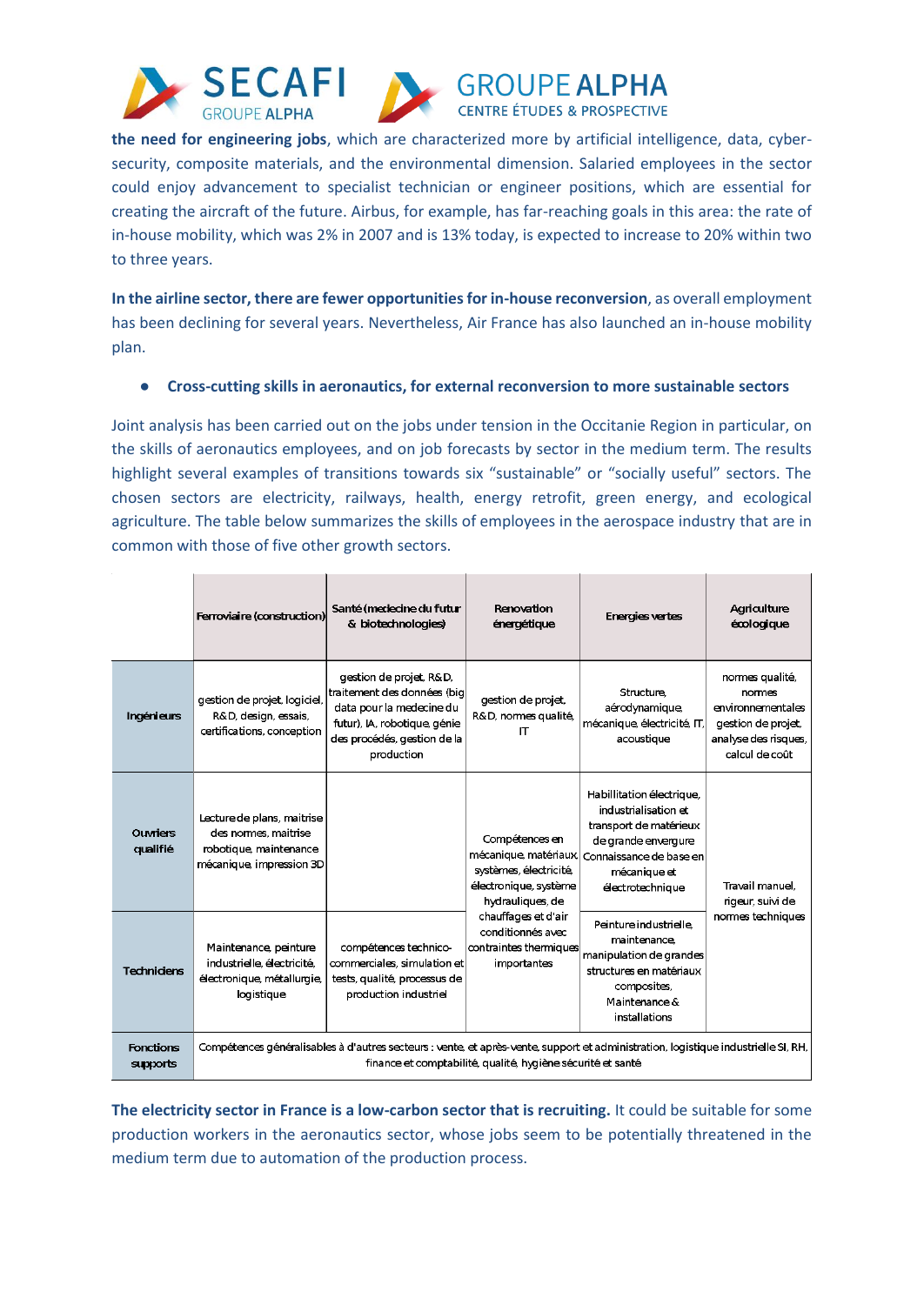





**Employees in the railway sector share certain skills with those in the aeronautics sector**. Engineers from the aeronautics sector could be retrained in railway construction, thanks to their skills in project management, software, R&D, design, testing, and certifications. Similarly, technicians and workers specialized in aeronautics can apply their skills in the railway industry, in mechanical maintenance, industrial painting, electronics, metallurgy, 3D printing, as well as robotics.

**The health crisis has highlighted the importance of health care and research-related jobs in the medical field**. Aeronautics employees (especially engineers) could be retrained in two promising fields: the medicine of the future and biotechnology.

**The needs in energy retrofit are very high and will remain so for several decades.** The positions most needed to be filled tend to be those for skilled workers and craftspeople. Those positions may be quite similar to the positions identified as 'declining' in the aeronautics industry.

**Aeronautics employees could also be retrained in the global renewable energy sector**, as there is a considerable need for jobs in this area. The desired profiles range from those holding a vocational training certificate to an 8-year university degree. They especially concern maintenance, installation, and manufacture and assembly of equipment. There are many bridges between the two sectors, as they both use innovative materials and both require a high level of precision and safety. Aeronautics engineers, for example, have skills in mechanics, structure, aerodynamics, thermodynamics, acoustics, systems, and design that can be useful for designing wind turbines.

**Finally, the ecological agriculture sector also has many needs, particularly in the Occitanie Region**. It could attract people from the aeronautics sector in a context marked by the pandemic and climate change. The jobs in this sector are very diverse and might be suitable for engineers, technicians, and workers.

● **Cross-cutting skills in the airline sector, for external reconversion to more sustainable sectors**

**In the airline sector, external retraining efforts for threatened jobs (and others) will have to be made in the Île-de-France Region**. However, due to an aging population pyramid, reconversion may not be necessary for some employees in the sector's jobs (especially pilots). Three sectors have been identified as possible avenues of reconversion for airline employees: the rail sector, health, as well as the aeronautics industry of the future.

**The railway sector is one of the possible avenues of reconversion for pilots (cockpit crew), flight attendants (cabin crew) and operating personnel**. First of all, train drivers and airplane pilots share common skills, including visual and auditory acuity, good reflexes, preciseness, compliance with technical and safety standards, mastery of navigation systems, piloting/driving, transporting people, managing rest time, and working with stopovers. The skills of the cabin crew are also easily transferable to the rail sector: passenger service and passenger (customer) relations, rest time management, stopover management, teamwork, first aid, team leadership, and safety and security. Reconversion of airline jobs to the railway sector could also be applicable to employees working in air freight, who can reconvert to rail freight.